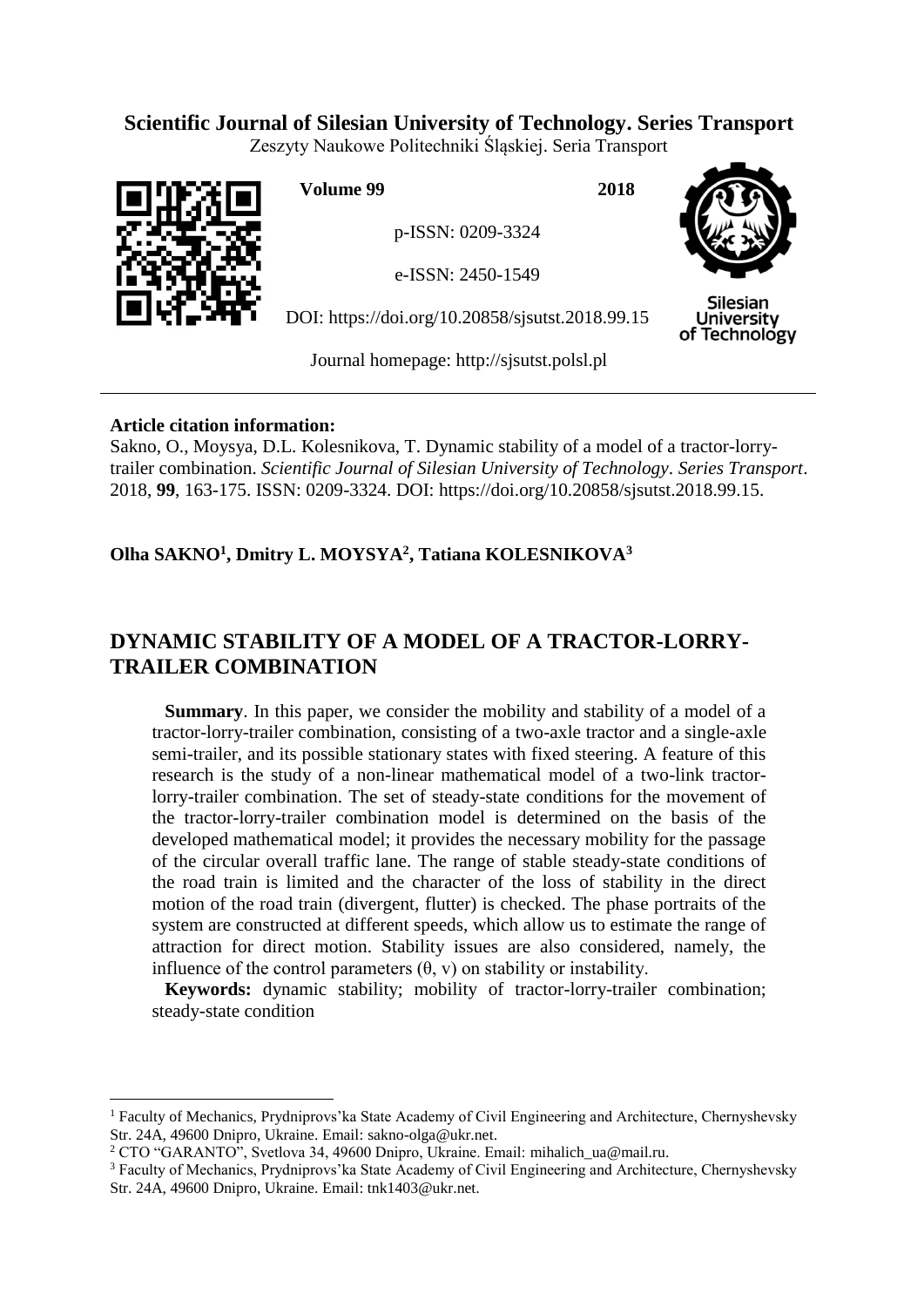## **1. INTRODUCTION**

Fast and economical delivery of indivisible wide loads in many industries is becoming increasingly important [1]. Road trains play a major role in solving this problem [2-5]. Their operation can be complicated by design features, primarily the limited manoeuvrability of long road trains in restricted urban conditions [6-8].

In this case, a double (two-trailer) road train is considered, which consists of a leading link (tractor) and a driven link (semitrailer).

The mathematical model of the canonical road train is the object of research for many authors, where the results of analysis of linearized models are mainly presented [9-13].

The specificity of this paper is the study of the non-linear mathematical model of a double road train, whose aim is to find possible rearrangements of the road train configuration in different initial disturbances of phase variables. This requires non-standard analysis methods (phase portrait construction and evaluation of the domain of attraction for stable steady-state regimes).

The purpose of the paper is as follows:

a) Investigate the manoeuvrability and stability of the model of a double road train

b) Determine a set of stationary traffic conditions, which provides the necessary manoeuvrability by passing a circular overall lane

c) Estimate domains of attraction for a stable steady-state regime

d) Check the type of stability loss in direct motion (divergent, flutter)

## **2. CONSTRUCTION OF A MATHEMATICAL MODEL FOR SEMI-TRAILER TRUCK MOTION**

For the most complete description of and research into possible stationary states of a semitrailer truck (Fig. 1) with rigid steering, it is necessary to choose a suitable mathematical model and applicable state variables (Fig. 2).



Fig. 1. Model of semi-trailer truck

The front axle of the tractor can be turned by an angle θ. The connection between the links is carried out by a cylindrical hinge, which enables the free relative rotation of the links in the plane of motion.

The configuration of each link is described by coordinates  $x_i$  and  $y_i$ , its centre-of-mass  $C_i$ and course angle  $\psi_i$  (it is enclosed between the longitudinal axis of the corresponding link and the X-axis of the fixed coordinate system).

The system parameters are as follows:

v - longitudinal velocity component of the centre of mass of the tractor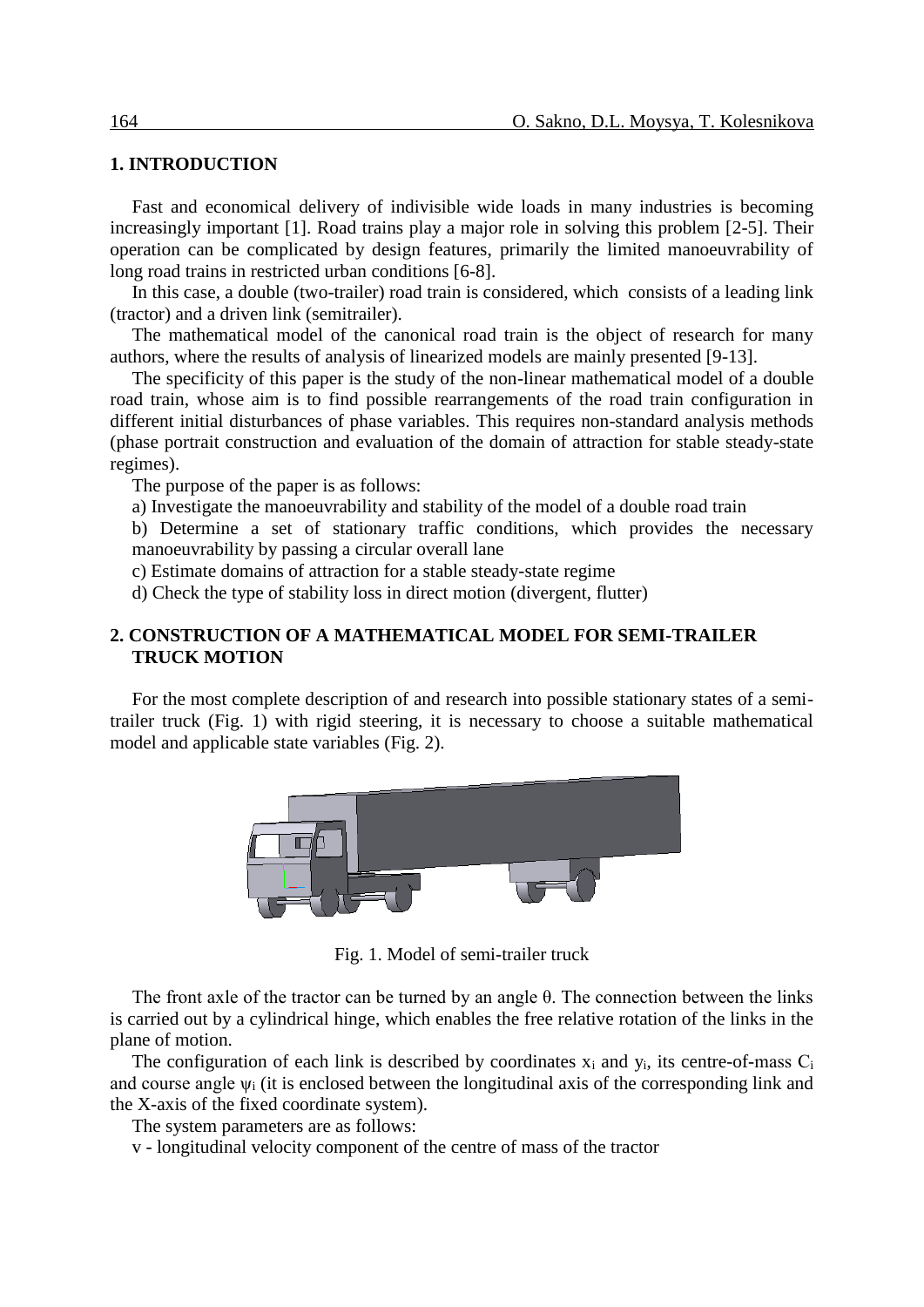a; b - distance from the centre of mass of the tractor to the attachment point of the front and back axles of the tractor

c - distance from the centre of mass of the tractor to the hitch point with the back link

- $d_1$  distance from the centre of mass of the back link to the hitch point
- 2K overall width of the road train
- $k_f$  friction coefficient

 $k_1, k_2, k_3$  - the factors influencing lateral skid on the axes

 $\chi_1, \chi_2, \chi_3$  - adhesion factors in determining the force of lateral skid

 $\theta$  - assignable wheels' turning angle for the subordinate module

 $Y_1, Y_2, Y_3$  - lateral reaction of the highway area



Fig. 2. Traffic plan of a semi-trailer truck

If we assume that C,  $C_1$  are the mass centres of the tractor and semi-trailer), m, m<sub>1</sub> are the masses of the tractor and semi-trailer,  $I$ ,  $I_1$  are the central moments of inertia about the vertical axes,  $\omega = \psi$ ,  $\omega_1 = \psi_1$  are absolute angular velocities of the driving and driven links, and  $\varphi$  is the angle of folding (it is enclosed between the longitudinal axes of the tractor and semitrailer), then  $\omega_1 = \omega - \dot{\varphi}$ .

We set the absolute velocities of points C,  $C_1$  by their resolution along the axes of the corresponding bases:

$$
v_C = i \cdot v + j_0 u
$$
  
\n
$$
v = \dot{x} \cdot \cos \psi + \dot{y} \cdot \sin \psi
$$
  
\n
$$
v_1 = v \cdot \cos \phi - (u - \omega \cdot c) \cdot \sin \phi
$$
  
\n
$$
v_2 = i_1 \cdot v_1 + j_1 u_1
$$
  
\n
$$
u = -\dot{x} \cdot \sin \psi + \dot{y} \cdot \cos \psi
$$
  
\n
$$
u_1 = v \cdot \sin \phi + (u - \omega \cdot c) \cdot \cos \phi
$$
  
\n(1)

The differential equation system of motion for the semi-trailer truck describes the variation in phase variables (u,  $\omega$ ,  $\phi$ ,  $\phi$ ), where: u - cross speed of the centre of mass of the tractor (quasi-velocity); U - its derivative in the moving coordinates;  $\omega$  - angular acceleration relative to the vertical axis; and  $\Phi$  - velocity of jack-knifing angle  $\varphi$ .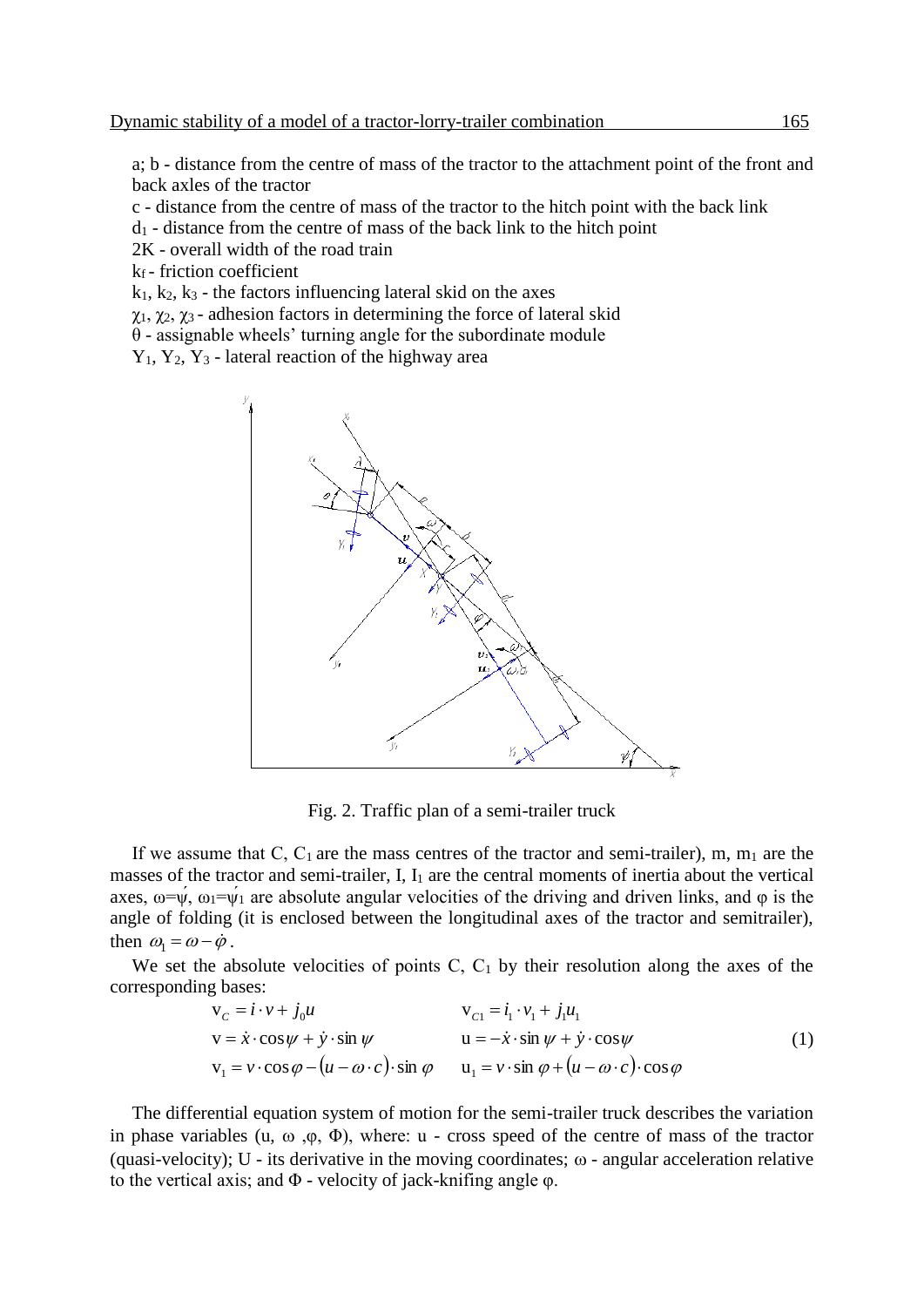Among the different theories for the rolling of elastically deformable wheels, the field of axiomatics has become the most widespread, according to which the lateral reaction  $Y_i$  of the highway area is applied in tooth bearing centre of the rolling elastic wheel, which is a function of slip angle  $\delta_i$ .

The reduced angles of lateral skid of the wheel axles are given by the following expressions:

$$
\delta_1 = \theta - \arctg \frac{(u + a\omega)}{v};
$$
\n
$$
\delta_2 = \arctg \frac{-u + b\omega}{v};
$$
\n
$$
\delta_3 = \arctg \frac{-u_1 + b_1\omega_1}{v_1}.
$$
\n(2)

The dependencies of the forces of lateral skid are of empirical origin [2] and can be approximated by expressions (the strictly increasing function is the rate of the curve of saturation):

$$
Y_{i} = k_{i} \delta_{i} / \sqrt{(1 + (k_{i} \delta_{i} / \chi_{i} Z_{i})^{2}}),
$$
\n(3)

where  $Z_i$  is the reaction of the bearing area on the axes.

We neglect the redistribution of normal reactions between the lateral wheels and instead consider the lateral wheels of each axis that is replaced by one reduced wheel with a centre in the middle of the axis:

Then:

$$
Z_{1} = \frac{1}{l} [mgb - m_{2}g \frac{b_{1}}{L_{1}}(c - b);
$$
  
\n
$$
Z_{2} = \frac{1}{l} [mga + m_{2}g \frac{b_{1}}{L_{1}}(c + a)];
$$
  
\n
$$
Z_{3} = m_{2}g \frac{d_{1}}{L_{1}}; \quad l = a + b; \quad L_{1} = d_{1} + b_{1}.
$$
  
\n(4)

#### **2.1. The derivation of the system of equations in the normal Cauchy form**

The derivation of the differential equations for the plane-parallel motion of a semi-trailer truck is performed by the cut set method [4].

Using this method, we obtain the following equations for the plane-parallel motion, which in axial projections are invariably associated with links for the tractor and semi-trailer, respectively:

a) The motion equations of the tractor are:

$$
m \cdot (V - u \cdot \omega) - X + Y_1 \cdot \sin \theta = 0;
$$
  
\n
$$
m \cdot (U + v \cdot \omega) - Y - Y_1 \cdot \cos \theta - Y_2 = 0;
$$
  
\n
$$
J \cdot \Omega + Y \cdot c - Y_1 \cdot a \cdot \cos \theta + Y_2 \cdot b = 0.
$$
\n(5)

b) The motion equations of the trailer are: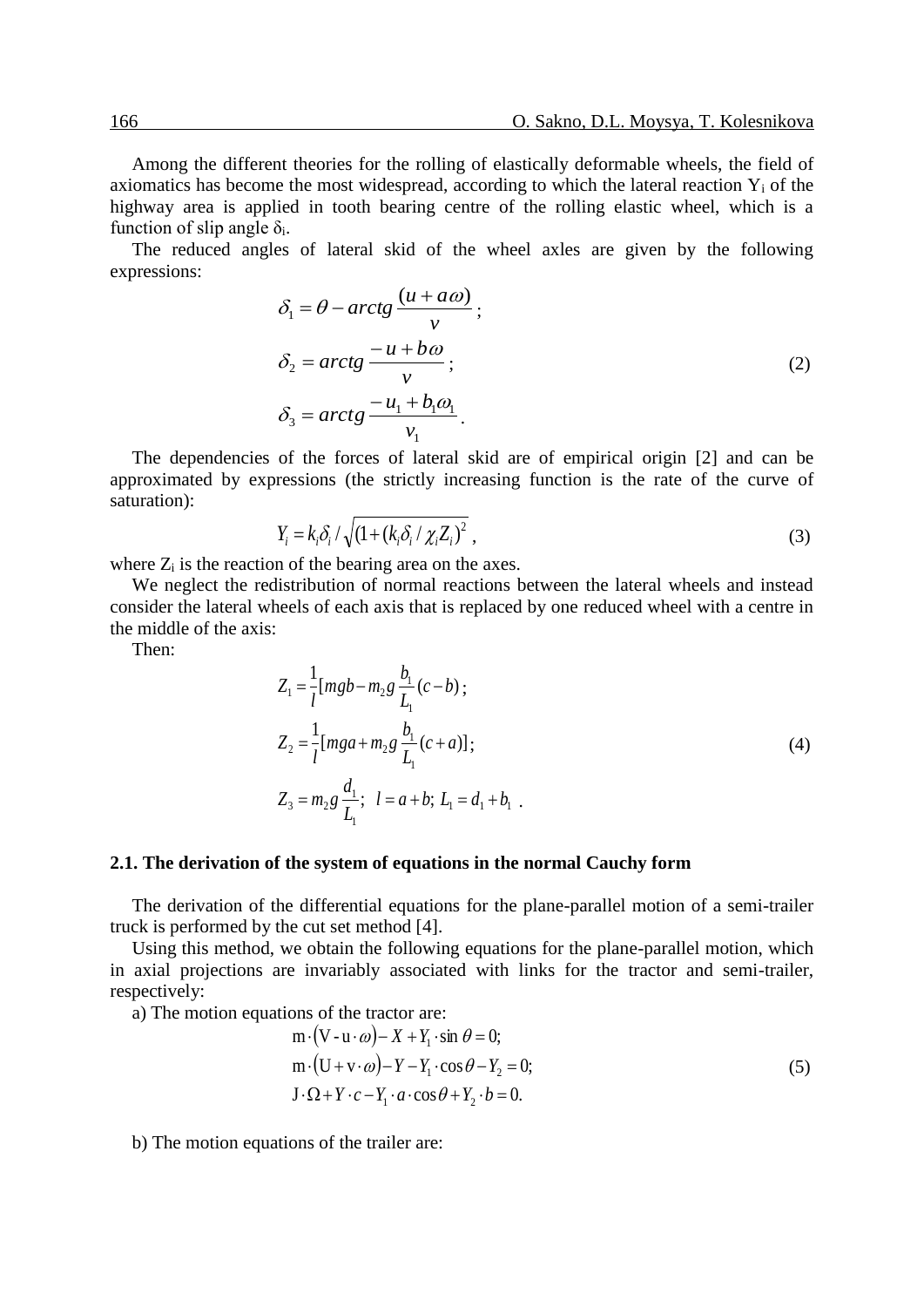$$
m_1 \cdot (V_1 - u_1 \cdot \omega_1) + X \cdot \cos \varphi - Y \cdot \sin \varphi = 0;
$$
  
\n
$$
m_1 \cdot (U_1 + v_1 \cdot \omega_1) + X \sin \varphi + Y \cdot \cos \theta - Y_3 = 0;
$$
  
\n
$$
J_1 \cdot \Omega_1 + X \cdot d_1 \cdot \sin \varphi + Y \cdot d_1 \cdot \cos \varphi + Y_3 \cdot b_1 = 0.
$$
\n(6)

We eliminate the internal forces X, Y of the interaction of subsystems from Eqs. (5) and (6), and we obtain a system of non-linear differential equations in (7):

a) With variable quantity v:

$$
m \cdot (V - u \cdot \omega) - Y_3 \cdot \sin \varphi + m_1 \cdot d_1 \cdot PP \cdot \sin \varphi - m_1 \cdot d_1 \cdot \Omega \cdot \sin \varphi + m_1 \cdot d_1 \cdot \Phi^2 \cdot \cos \varphi - 2 \cdot m_1 \cdot d_1 \cdot \Phi \cdot \omega \cdot \cos \varphi + m_1 \cdot d_1 \cdot \omega^2 \cdot \cos \varphi + \omega \cdot u \cdot m_1 + V \cdot m_1 + \omega^2 \cdot m_1 \cdot c + Y_1 \cdot \sin \theta = 0;
$$

b) With variable quantity u:

$$
m \cdot (U + v \cdot \omega) + 2 \cdot m_1 \cdot d_1 \cdot \Phi \cdot \omega \cdot \sin \varphi - m_1 \cdot d_1 \cdot \Phi^2 \cdot \sin \varphi - m_1 \cdot d_1 \cdot \omega^2 \cdot \sin \varphi - m_1 \cdot d_1 \cdot \Omega \cdot \cos \varphi +
$$
  
+ 
$$
m_1 \cdot d_1 \cdot PP \cdot \cos \varphi + U \cdot m_1 - Y_3 \cdot \cos \varphi - \Omega \cdot m_1 \cdot c + \omega \cdot v \cdot m_1 - Y_1 \cdot \cos \theta - Y_2 = 0;
$$
 (7)

c) With variable quantity ω:

 $J \cdot \Omega - [2 \cdot m_1 \cdot d_1 \cdot \Phi \cdot \omega \cdot \sin \varphi - m_1 \cdot d_1 \cdot \Phi^2 \cdot \sin \varphi - m_1 \cdot d_1 \cdot \omega^2 \cdot \sin \varphi - m_1 \cdot d_1 \cdot \Omega \cdot \cos \varphi]$ 2  $v_1$   $u_1$ 2  $\cdot \Omega - \left(2 \cdot m_1 \cdot d_1 \cdot \Phi \cdot \omega \cdot \sin \varphi - m_1 \cdot d_1 \cdot \Phi^2 \cdot \sin \varphi - m_1 \cdot d_1 \cdot \omega^2 \cdot \sin \varphi - m_1 \cdot d_1 \cdot \Omega \cdot \cos \varphi\right) c +$ 

+
$$
(m_1 \cdot d_1 \cdot PP \cdot \cos \varphi + U \cdot m_1 - Y_3 \cdot \cos \varphi - \Omega \cdot m_1 \cdot c + \omega \cdot v \cdot m_1) \cdot c - Y_1 \cdot a \cdot \cos \theta + Y_2 \cdot b = 0;
$$
  
\nd) With a jack-knifing angle:  
\n $J_1 \cdot (\Omega - PP) + (Y_3 \cdot \sin \varphi - m_1 \cdot d_1 \cdot PP \cdot \sin \varphi + m_1 \cdot d_1 \cdot \Omega \cdot \sin \varphi - m_1 \cdot d_1 \cdot \Phi^2 \cdot \cos \varphi) \cdot d_1 \cdot \sin \varphi +$   
\n+ $(2 \cdot m_1 \cdot d_1 \cdot \Phi \cdot \omega \cdot \cos \varphi - m_1 \cdot d_1 \cdot \omega^2 \cdot \cos \varphi + \omega \cdot u \cdot m_1 - V \cdot m_1 - \omega^2 \cdot m_1 \cdot c) \cdot d_1 \cdot \sin \varphi -$   
\n- $(2 \cdot m_1 \cdot d_1 \cdot \Phi \cdot \omega \cdot \sin \varphi - m_1 \cdot d_1 \cdot \Phi^2 \cdot \sin \varphi - m_1 \cdot d_1 \cdot \omega^2 \cdot \sin \varphi - m_1 \cdot d_1 \cdot \Omega \cdot \cos \varphi) \cdot d_1 \cdot \cos \varphi +$   
\n+ $(m_1 \cdot d_1 \cdot PP \cdot \cos \varphi + U \cdot m_1 - Y_3 \cdot \cos \varphi - \Omega \cdot m_1 \cdot c + \omega \cdot v \cdot m_1) \cdot d_1 \cdot \cos \varphi + Y_3 \cdot b_1 = 0.$ 

Consider a uniform motion, then  $v=const$ ; therefore,  $V=0$ . We substitute into the system of equations in (7) the value V=0 and solve it in relation to the higher derivative (U, PP,  $\Omega$ ), where PP is the angular acceleration of the driven link relative to the vertical axis.

We get a system of equations in the normal Cauchy form (8):

$$
U = U(u, \omega, \varphi, \Phi);
$$
  
\n
$$
\Omega = \Omega(u, \omega, \varphi, \Phi);
$$
  
\n
$$
PP = PP(u, \omega, \varphi, \Phi).
$$
\n(8)

### **3. NUMERICAL ANALYSIS RESULTS OF THE MATHEMATICAL MODEL OF THE ROAD TRAIN**

Applying the numerical methods of integration in the Maple package, we get the following numerical analysis results for the mathematical model of a road train:

*1. Locating a road train under circular steady-state conditions of motion*

Circular trajectories of all points of a double road train on a road plane meet the stationary solutions (that is, the equilibrium state, singular points and rest points), in which  $\omega$ =const, u=const,  $\varphi$ =const of the system with v=const, and  $\theta$ =const.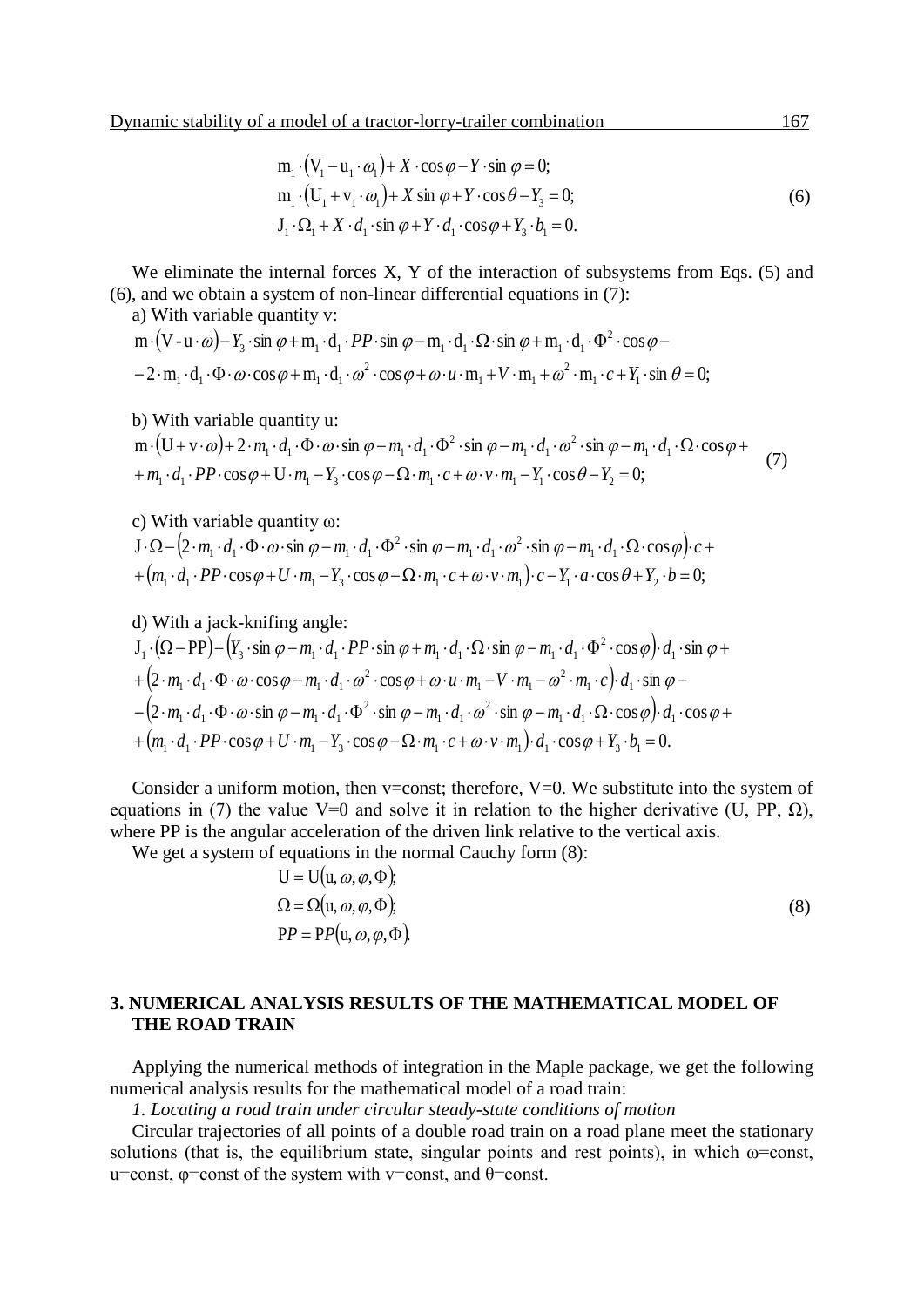Setting the system parameters:

 $m=6,500$  kg;  $m_2=36,500$  kg;  $a=0.4$  m;  $b=3.2$  m;  $c=2.7$  m;  $b_1=2.8$  $m; d_1=5.4 m;$ 

**v=4.5 m/s;** θ=0.38; **k1=160,000 H; k2=326,000 H; k3=365,000 H;** 

J=0.35∙m∙a∙b **(kg∙m<sup>2</sup>);** J2=0.8∙m1∙d1∙b<sup>1</sup> (**kg∙m<sup>2</sup>); i**=0.8; К=1.5 m

The given parameters and values of the control parameters v and  $\theta$  are substituted in the systems of equations in (8), which we then solve to obtain the following results.

Thus, the circular steady-state conditions correspond to the values of  $v=4.8$  m/s and  $\theta=0.42$ rad; the trajectory of the tractor's centre-of-gravity motion in the plane of the road and the position of the tractor are shown in Fig. 3.

We obtain a circular stationary regime with  $v=5$  m/s and  $\theta=0.36$  rad, as shown in Fig. 4.

The attitude of the road train is shown when moving along a circular corridor in Figs. 3 and 4, limiting the dimensions of which correspond to EU standards. It can be seen that, for the given control parameters, in the first case, the semi-trailer and, in the second case, the tractor and semi-trailer go beyond the dimensions of the corridor.



Fig. 3. Trajectory of the tractor's centre-of-gravity motion in the plane of the road ( $v=4.8$  m/s and  $\theta=0.42$  rad)



Fig. 4. Trajectory of the tractor's centre-of-gravity motion in the plane of the road ( $v=5$  m/s and  $\theta=0.36$  rad)

Thus, there are values of v and  $\theta$  at which the road train will pass a circular corridor, fitting its dimensions.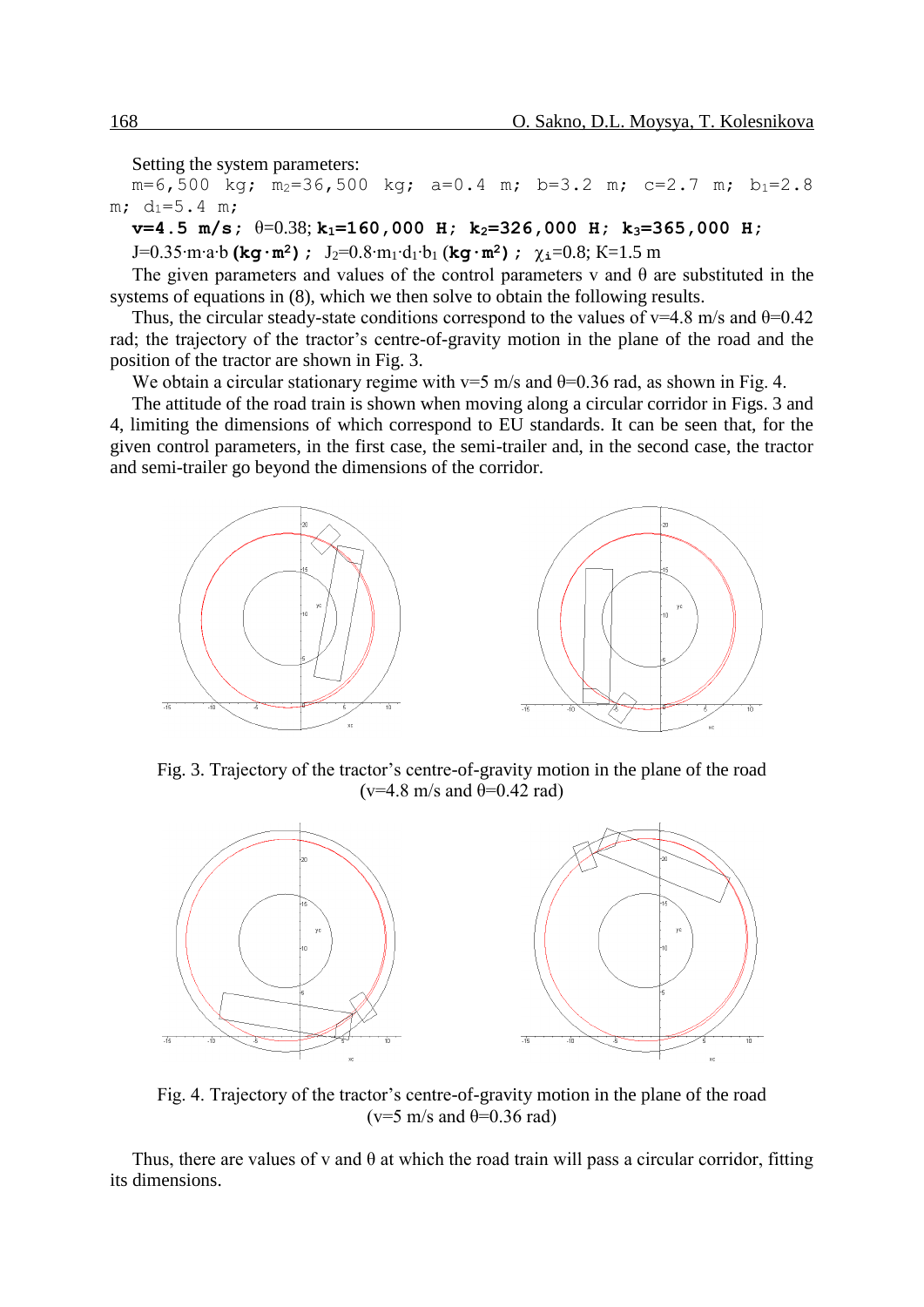Control parameters were selected by the method of progressive approximation  $v=5$  m/s and θ=0.36 rad, which corresponds to a circular steady-state condition with a trajectory. This is shown in Fig. 5.



Fig. 5. Trajectory of the tractor's centre-of-gravity motion in the plane of the road (obtained by numerical integration in the Maple package)

This trajectory corresponds to the passage by a road train of a circular corridor, the dimensions of which correspond to EU standards, as shown in Fig. 6.



Fig. 6. A double road train passes a circular corridor (corridor dimensions comply with EU standards): a) entering the corridor; b-d) passing of the corridor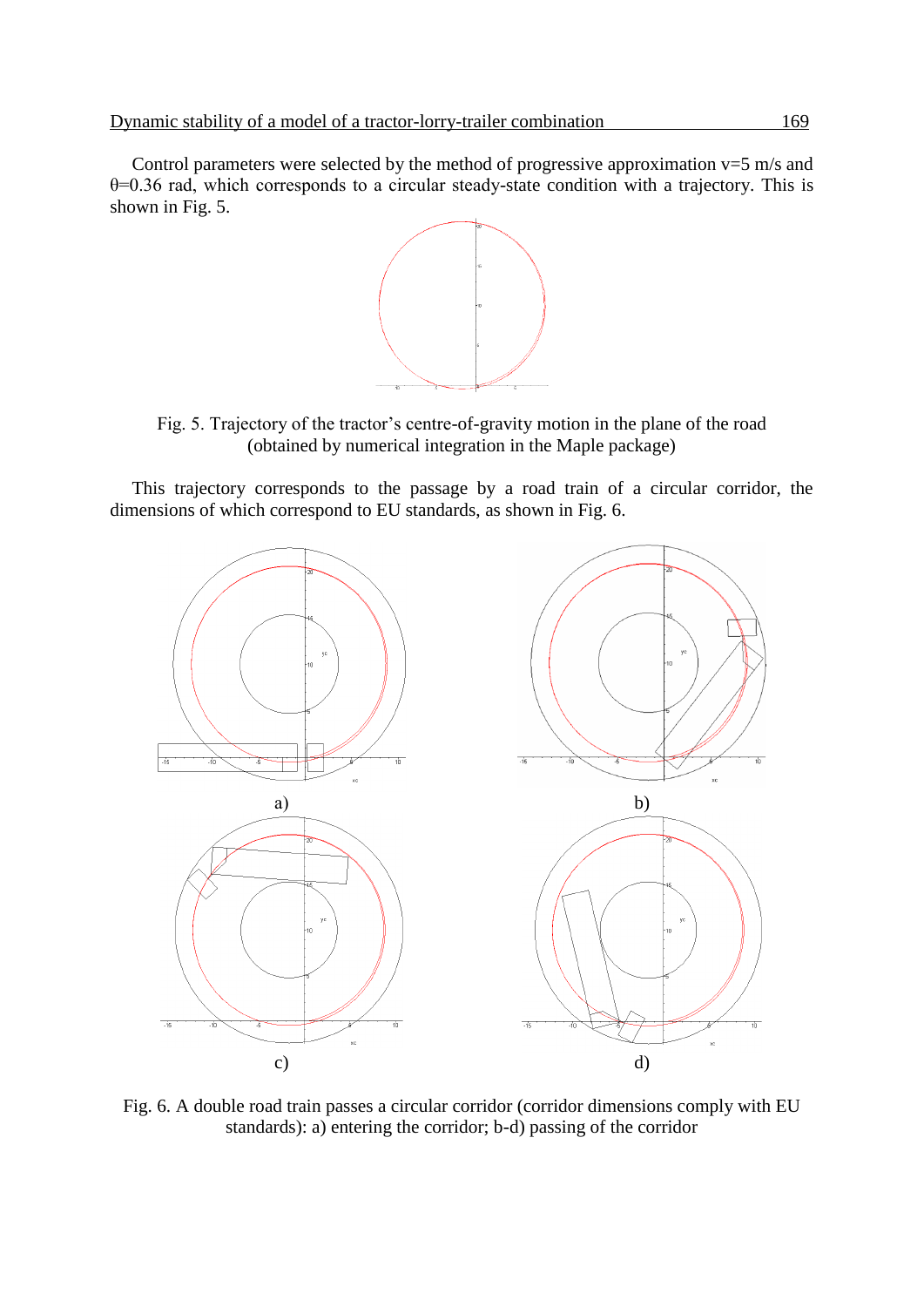*2. Determination of the stability range of the rectilinear regime in the parameter space (analytical and numerical definition of the critical speed of rectilinear motion)*

The linear approximation of the initial system is used for the numerical determination of critical velocity. The eigenvalue spectrum is determined for the different parameter value *v.*  This approach makes it possible to establish the existence of stability (instability) for a pattern of design factor. The method of interval bisection facilitates the determination of the moment of the loss of stability  $(v_{kr})$  [3].

Take, for example, the following set of parameters:  $m=6,500 \text{ kg}$ ;  $m_2=36,500 \text{ kg}$ ; a=0.4 m; b=3.2 m; c=2.7 m; b<sub>1</sub>=2.8 m; d<sub>1</sub>=5.4 m; k<sub>1</sub>=160,000 H; k<sub>2</sub>=226,000 H; k<sub>3</sub>=270,000 H; J=0.35⋅m⋅a⋅b (kq⋅m<sup>2</sup>); J<sub>2</sub>=0.8⋅m<sub>1</sub>⋅d<sub>1</sub>⋅b<sub>1</sub> (kq⋅m<sup>2</sup>);  $\chi_i=0.8$ ;  $\theta=0$ ; K=1.5 m

```
This corresponds to the eigenvalue spectrum at the value v=20 m/s:
eigv = -0.6241640318 + 1.342794302 \tilde{I}, -0.4253230590, -1.932232332,
    -0.6241640318 - 1.342794302 I
```
The eigenvalue spectrum of the system  $(8)$  at  $v=20$  m/s is shown in Fig. 7.

Since the roots of the performance equation of a system experiencing variations are negative real parts, according to the Lyapunov theorem, the linear traffic condition is stable.



Fig. 7. The eigenvalue spectrum of the system  $(8)$  at v=20 m/s.

```
We have at v=35 m/s:
eigv = 0.08371808044, -0.3860627656 + 1.512924892 I, -1.372097383,-0.3860627656 - 1.512924892 I
```
If one real root is positive, then the regime is unstable.

The eigenvalue spectrum of the system  $(8)$  at  $v=35$  m/s is shown in Fig. 8.

Consequently, there is a loss of stability in the linear motion in the speed range 20 m/s $\langle v \rangle$  s = 20 m/s  $\langle v \rangle$  m/s. The zero eigenvalue corresponds to the velocity value  $v_{\kappa p}$  (the so-called critical case of one zero root involves a divergent loss of stability). In this case, the initial perturbations of the phase variables are grown aperiodically. The case of a couple of complex eigenvalues with zero real parts corresponds to a periodic increase in the initial perturbations of the phase variables, leading to flutter instability.

We have at  $v=31$  m/s:  $eigv = 0.0007759302256, -0.4319365867 + 1.490179879 I, -1.463279177,$  $-0.4319365867 - 1.490179879 I$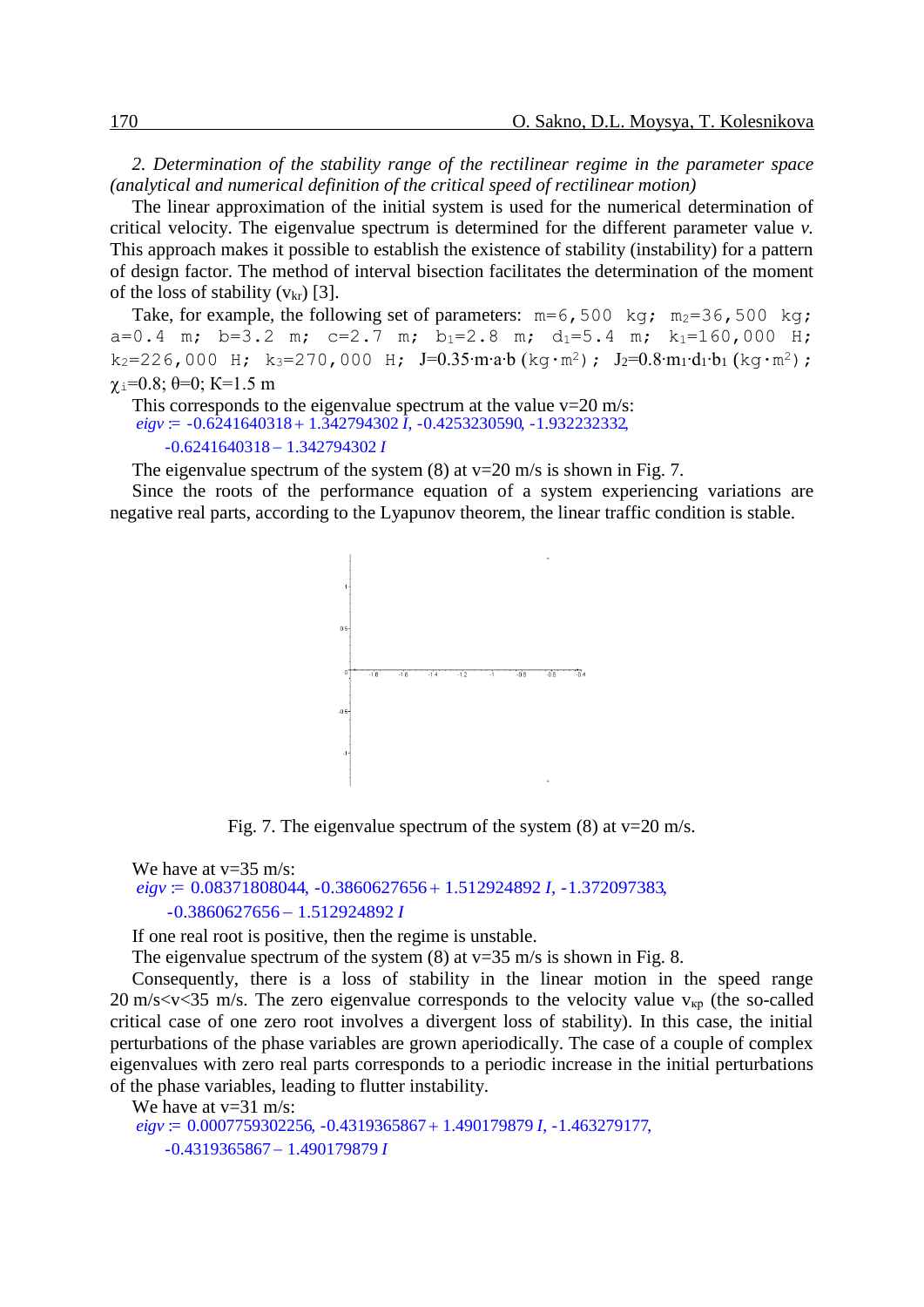

Fig. 8. The eigenvalue spectrum of the system  $(8)$  at v=35 m/s

The eigenvalue spectrum of the system  $(8)$  at v=31 m/s is shown in Fig. 9.

One of the real roots with some degree of accuracy is equal to zero, that is, a divergent loss of stability is going to occur at the velocity value  $v_{kr}=31$  m/s.

The analytic expression for determining the critical velocity is given by:

$$
v_{kr} = \sqrt{\frac{k_1 \cdot k_2 \cdot L_1 \cdot l^2}{(m \cdot L_1 + m_1 \cdot b_1)(k_1 \cdot a - k_2 \cdot b) + c \cdot m_1 \cdot b_1(k_1 + k_2)}}.
$$
(9)



Fig. 9. The eigenvalue spectrum of the system  $(8)$  at v=31 m/s

The numerical value of the critical velocity for the selected parameters of the system is  $v_{\text{kr}}$ =30.97 m/s. This result confirms the results of the trial-and-error method.

It follows from  $(9)$  that  $v_{kr}$  depends on a certain design factor. We analyse how the value  $v_{kr}$  changes with the variation in the parameters  $L_1$  and  $m_1$ .

If we only change the mass of the semi-trailer in the design factors of the system, as presented in Fig. 10, we obtain the dependence of critical velocity on the mass of the semitrailer  $v_{kr}=f(m_1)$ .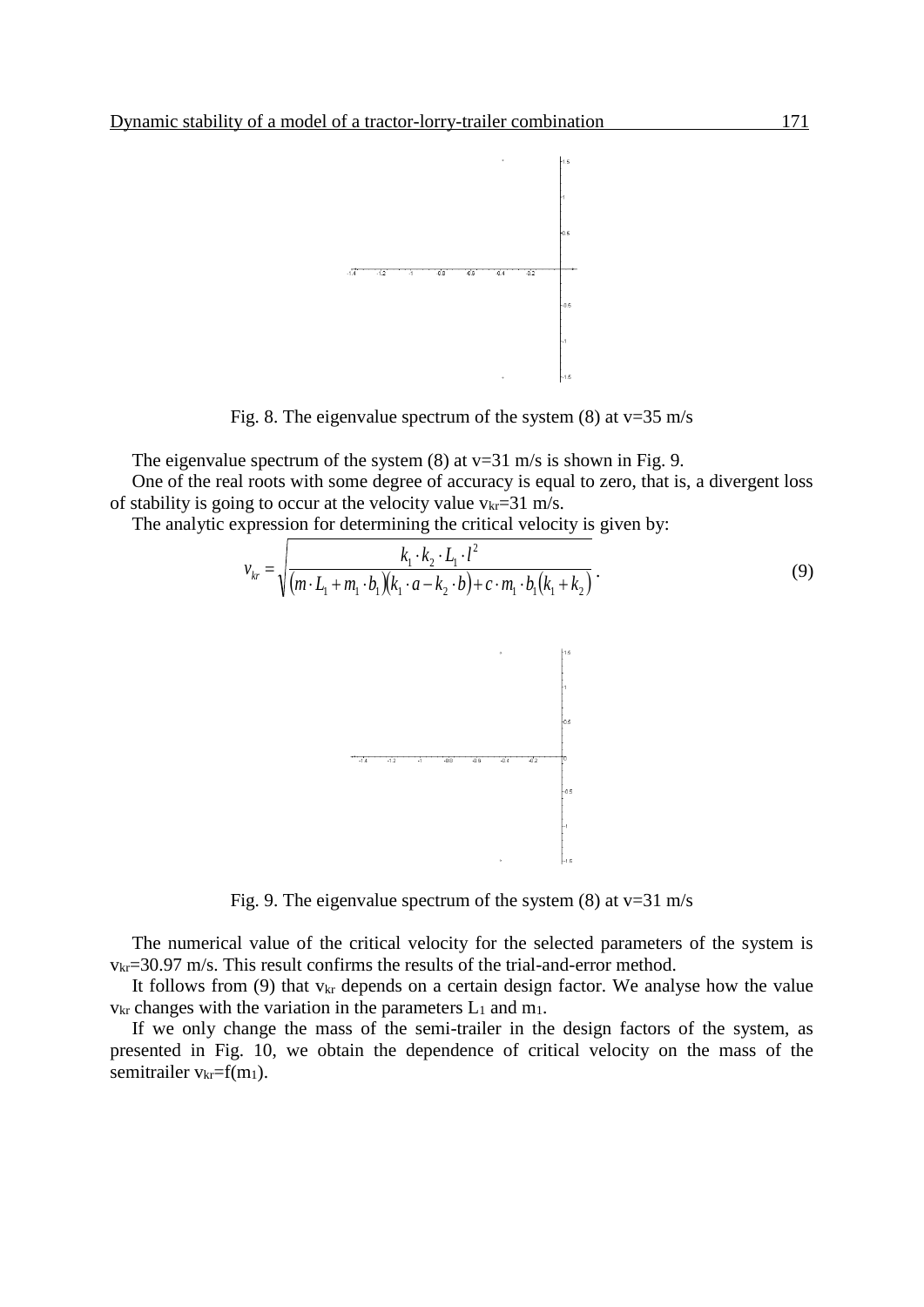

Fig. 10. Graph of the dependence of critical velocity on the mass of the semitrailer  $v_{kr}=f(m_1)$ 

If we assume  $m_1 = 33,000$  kg, we can determine that the divergent loss of stability comes at a value of  $v_{kr}=123$  m/s. The flutter loss of stability under certain conditions could happen earlier than at the divergent stage. As such, it is necessary to check what happens with a flutter loss of stability at lower values  $v_{kr}$ , as well as determine the eigenvalue spectrum of the system under  $v_{kr} = 120$  m/s:

```
eigv = -0.1835379687 + 1.848346011 I, -0.1439906210 + 0.5802589752 I,
   -0.1439906210 - 0.5802589752 I, -0.1835379687 - 1.848346011 I
```
Since the real parts of the roots are negative, the flutter loss of stability does not set in, that is, the regime is stable.

Changing the position of the centre of gravity of the semi-trailer, that is, varying the ratio  $d_1/b_1$ , we get the following dependence of the critical velocity:



Fig. 11. Graph of the dependence of the critical velocity on the ratio  $d_1/b_1$  ( $v_{kr}=f(d_1/b_1)$ )

From the graph, it follows that critical speed value will decrease when the semi-trailer's centre of gravity in relation to the hitch point is approximated.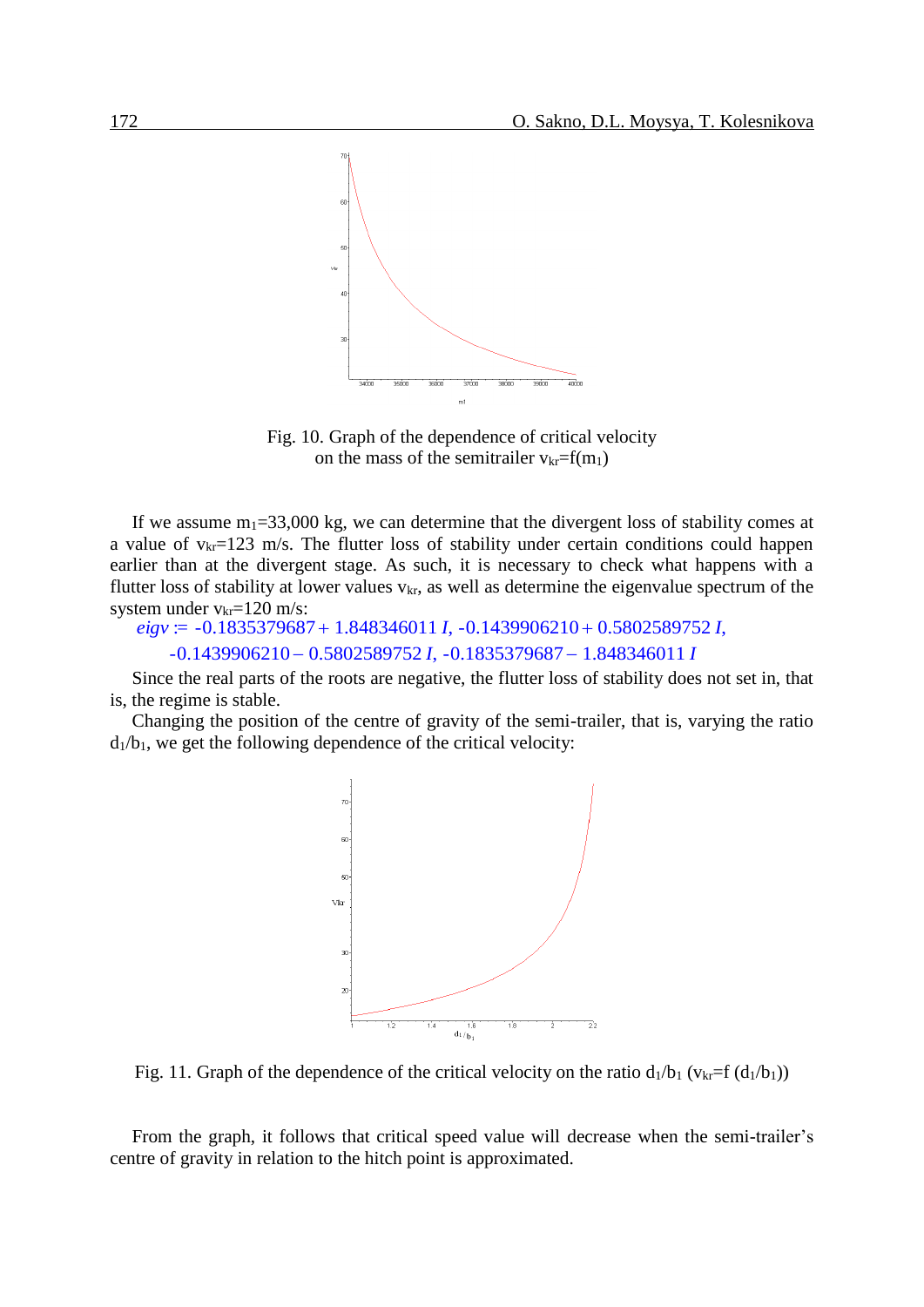## **4. MODELLING OF PHASE PORTRAITS OF THE MODEL (ANALYSIS OF THE STABILITY REGION OF THE RECTILINEAR REGIME)**

The system (7) is allowed an obvious solution {v=const; u=0;  $\omega$ =0;  $\theta$ =0;  $\phi$ =0;  $\Phi$ =0} with balanced longitudinal forces  $(X_1=0; X_2=0; X_3=0)$ . This corresponds to the uniform rectilinear motion of the road train (stationary rectilinear mode). The set of steady-state conditions is determined by the system (7) in which we substitute the following values: U=0;  $\omega$ =0;  $\Phi$ =0;  $PP=0$ .

We take the control parameter of the system  $v=20$  m/s and  $\theta=0$  and construct a phase portrait in the space of variables  $(u, \omega)$ . The system comprises three steady-state conditions. These regimes correspond to three singular points on the phase plane: at the origin of coordinates of the stable node (it corresponds to a rectilinear regime) and two saddle points that are symmetrically located (they correspond to unstable circular regimes). Saddle special points are approximated to the origin of coordinates according to an increase in the parameter *v*. The stability of the rectilinear regime is wrecked at  $v=v_{kr}$ . The domain of stability of the rectilinear regime limits the incoming separatrix of the saddle points [6], as shown in Fig. 12.

The coordinates of the saddle points were numerically determined using the Maple package as a solution to the system of non-linear equations (7):

(u=-5.279;  $\phi$ =-0.0653; ω=0.2198); (u=5.279;  $\phi$ =0.0653; ω=-0.2198)

The phase portrait of the system at  $v > v_{kr}$  is discussed in Fig. 13.

The system is one unstable rectilinear traffic condition, which corresponds to a saddle singular point at the origin of coordinates. The initial perturbations grow aperiodically, which should correspond to the phenomenon of skidding. The phase variables in this case are close to the stable separatrices of the saddle. The coordinates of the saddle singular point are as follows:  $(u=0; \varphi=0; \omega=0)$ .



Fig. 12. Phase portrait of the system at subcritical velocity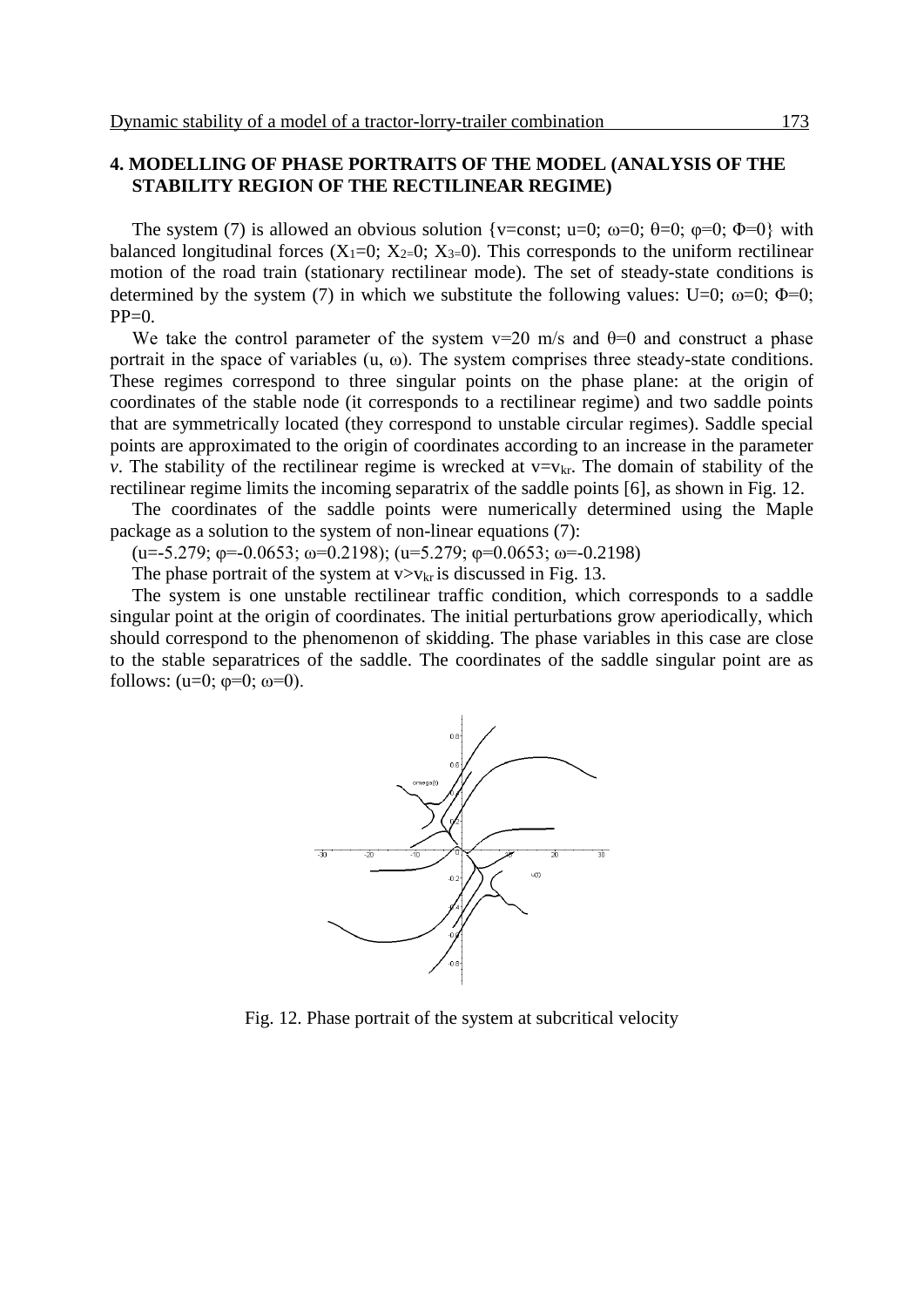

Fig. 13. Phase portrait of the system at supercritical speed

#### **5. CONCLUSION**

Stability problems, namely, the influence of motion parameters on stability (instability), are considered. The graphs of the dependence of the critical velocity on the mass of the semitrailer and its geometric parameters are constructed. These dependencies make it possible to determine the design factors of the system. This corresponds to a divergent loss of stability. Flutter loss of stability under the considered parameters is not found.

Phase portraits of the system are constructed at different speeds, which makes it possible to estimate the domain of attraction of linear motion. The domain of attraction of the rectilinear regime is limited by separatrices. The initial values of the phase variables can be estimated in phase portraits, leading to the conclusion that the system exists in the stability domain. The implementation of these initial disturbances can result from external influences (crosswind, impact with the edge of the roadway etc.).

The values of the speed (v) and the steering angle  $(\theta)$  are determined for the selected design factors of the model, which ensures the passage of the road train along the circular overall corridor.

## **References**

- 1. Havenga J.H. 2018. "Logistics and the future: The rise of macrologistics". *Journal of Transport and Supply Chain Management* 12(a336).
- 2. [Day](http://www.sciencedirect.com/science/article/pii/B9780123973146000048) A. 2014. "Braking system design for vehicle and trailer combinations". In: *[Braking](http://www.sciencedirect.com/science/book/9780123973146)  [of Road Vehicles](http://www.sciencedirect.com/science/book/9780123973146)*. Edited by A. Day 67-96. Oxford: Elsevier. ISBN: 978-0-12-397314-6. DOI: [https://doi.org/10.1016/B978-0-12-397314-6.00004-8.](https://doi.org/10.1016/B978-0-12-397314-6.00004-8)
- 3. Эллис Д. 1975. *Управляемость автомобиля*. Москва: Машиностроение. [In Russian: Ellis D. 1975. *Vehicle Handling*. Moscow: Mashinostroenie.]
- 4. Hu Xing-jun, Peng Qin, Lei Liao, Peng Guo, Jing-yu Wang, Bo Yang. 2014. "Numerical simulation of the aerodynamic characteristics of heavy-duty trucks through viaduct in crosswind". *[Journal of Hydrodynamics Series B](https://www.sciencedirect.com/science/journal/10016058)* [26\(3\)](file:///C:/Users/LOP/Desktop/Konferencia-2018/Clanky/Upravene/26%20(3): 394-399. ISSN: 1001-6058. DOI: [https://doi.org/10.1016/S1001-6058\(14\)60044-5.](https://doi.org/10.1016/S1001-6058(14)60044-5)